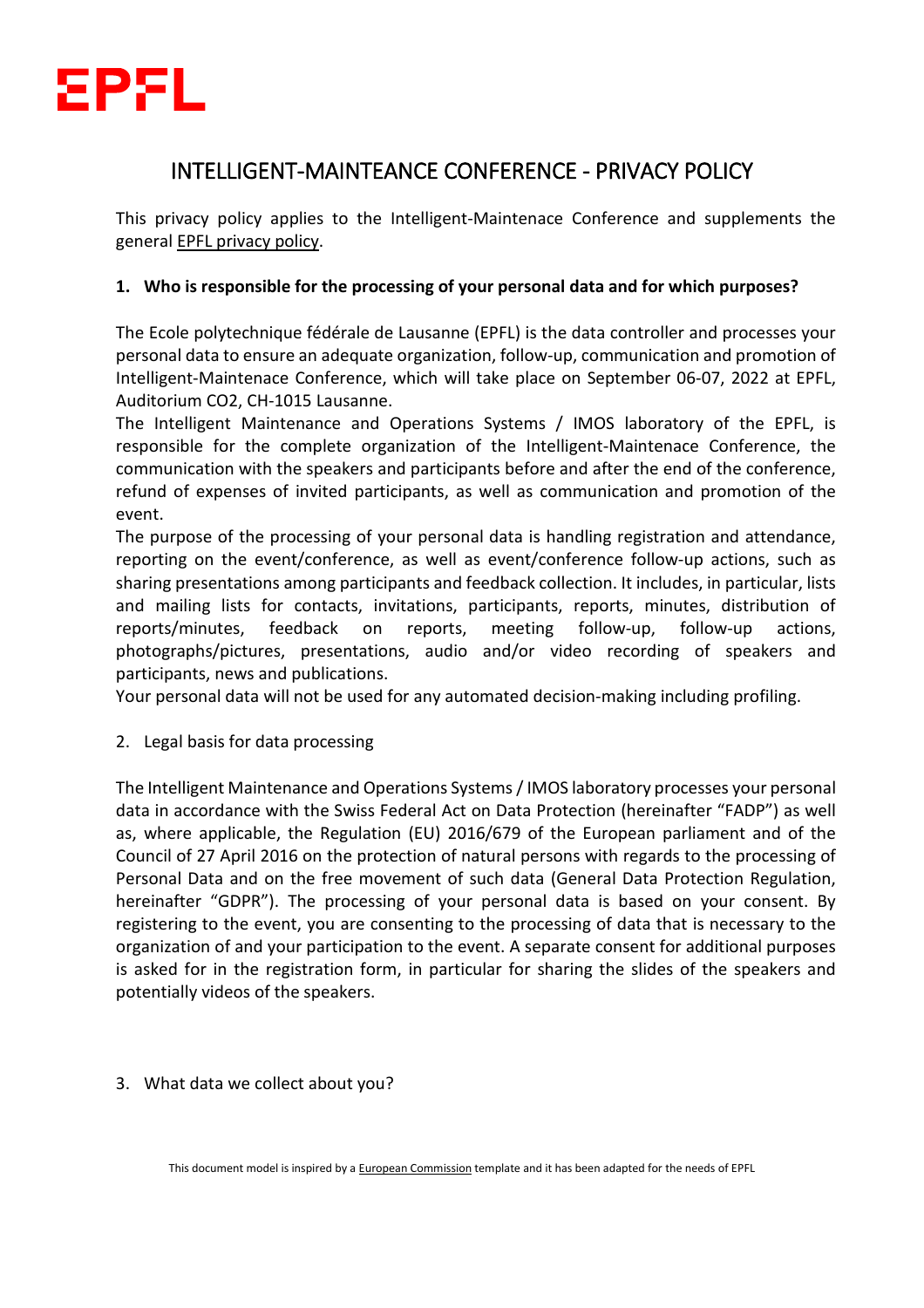

Identification/Contact data, such as first name, last name, title, job title, organization, e-mail address, phone number; dietary requests (if any) for organizing meals.

Please note that there will be photos and audio and/or video recordings taken during the event based on the prior consent of the speakers and the participants. These photos/videos may be published by IMOS for communication/education purposes. During registration, participants indicate their preference to opt-in or opt-out from the above recording/publishing activities. The participants will be asked to sit in back rows.

#### 4. **Who accesses your data and to whom is it disclosed?**

Access to your data is granted only to Intelligent Maintenance and Operations Systems / IMOS laboratory and its staff, who is/are involved in the organization of the event. Where necessary, we may also share your information with service providers for the purposes of organizing the conference.

For visibility/education purposes, personal data (pictures, video or audio recording) are diffused to a wider public (intranet or Internet). If you do not agree with your image or voice being recorded and published, please use the possibility to opt out during registration or by contacting the organizer at any stage and explicitly specifying your request.

List of participants/speakers is shared among participants/speakers who gave their consent during registration.

We will never sell your personal data for marketing purposes.

## **5. Data Security and Data transfers**

In order to protect your personal data, a number of technical and organizational measures have been put in place.

Technical measures include appropriate actions to address online security, risk of data loss, alteration of data or unauthorized access, taking into consideration the risk presented by the processing and the nature of the data being processed.

Organizational measures include restricting access to the data to authorized persons with a legitimate need to know for the purposes of this processing operation.

#### **6. How long do we keep your data?**

Personal data is kept as long as follow-up actions to the event/conference are necessary with regard to the purpose(s) of the processing of personal data as well as for the conference and its related management, with a retention period of five years.

Data necessary for logistics purposes (refund of expenses, transport, etc.) are kept according to the rules set in the [ETH Act](https://www.fedlex.admin.ch/eli/cc/1993/1945_1945_1945/fr) and in the [EPFL financial regulation.](https://www.epfl.ch/about/overview/wp-content/uploads/2021/01/LEX-5.1.1_FR.pdf)

Photos, audio and video recordings are stored at EPFL for 5 years.